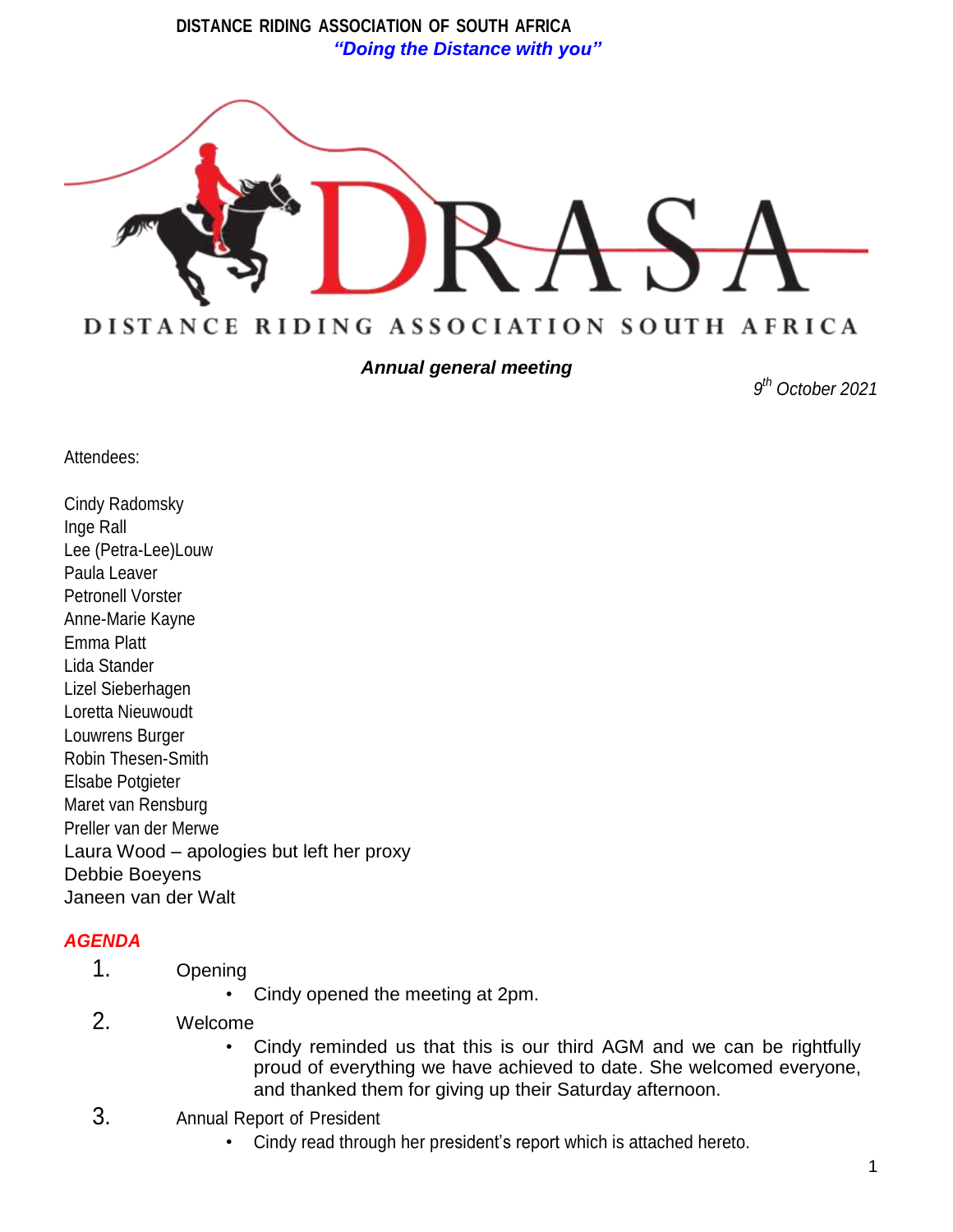4. Annual Report from Provincial Bodies (ECCTRA,WECTRA,

GAUCTRA) - these reports are attached to the minutes.

- Paula read her president's report and Lida read their report. Western Cape report not yet submitted but read by Maret. Gauteng reported by Anne-Marie. Cindy emphasized that the spirit of DRASA is working as a team.
- 5. Financials (Overview of finances as at Sept 2021 inclNationals)
	- Emma reviewed the financials and confirmed that Management accounts have been completed to September.
	- Income statement DRASA has made a loss due to having to support National's expenses of R20k, which was unbudgeted.
	- 2022 budget proposal R60k based on possible future membership and proposed fees. A possible club affiliation fee that is contributed to the provincial funds. It also includes a clinic fee that will be contributed to the province.
	- There was some discussion of increasing the day rider's fee or changing this day rider option to being an annual event or creating a temporary membership. Cindy raised some concerns in this regard based on insurance and other issues. It was decided to vote on this issue outside of the AGM.
	- A question was raised in respect of increasing our fees for single day riders to R200 – no final decision was taken.
	- A provincial levy of R25 was proposed but also not approved in the meeting.
	- All decisions to be debated further by the council and decisions will be communicated to the membership in due course.
- 6. Ratification of Rules (any rule changes and ratification ofcurrent rules and any new rules or rules to be changed)
	- A: Keep moving forward Rule **Approved**
	- B: Clubs must host 1 ride and 2 clinics per annum to stayaffiliated to DRASA **Approved** (information about the various clinic types will be shared on website)
	- C: All Pleasure rides consist of minimum two (2) legs, Trail two (2) legs and Summit minimum three (3) legs- **Approved**
	- D: Ride Awards **Approved** after some discussion in which it was emphasized that it is very confusing when people don't know the difference between scores and points. It was also discussed that we want to encourage participants to start riding slightly longer distances. Looking for overall division awards to reward riders who are going on their longest possible distance.
	- E: Year End awards **Approved**
	- F: Team Selection Criteria **Approved**
	- G: Horsemanship Judging and criteria **Approved**
	- H: Admin members **Approved**
- 7. Provincial Structures and responsibilities (clarification of duties and structure) including introduction of Levies/funds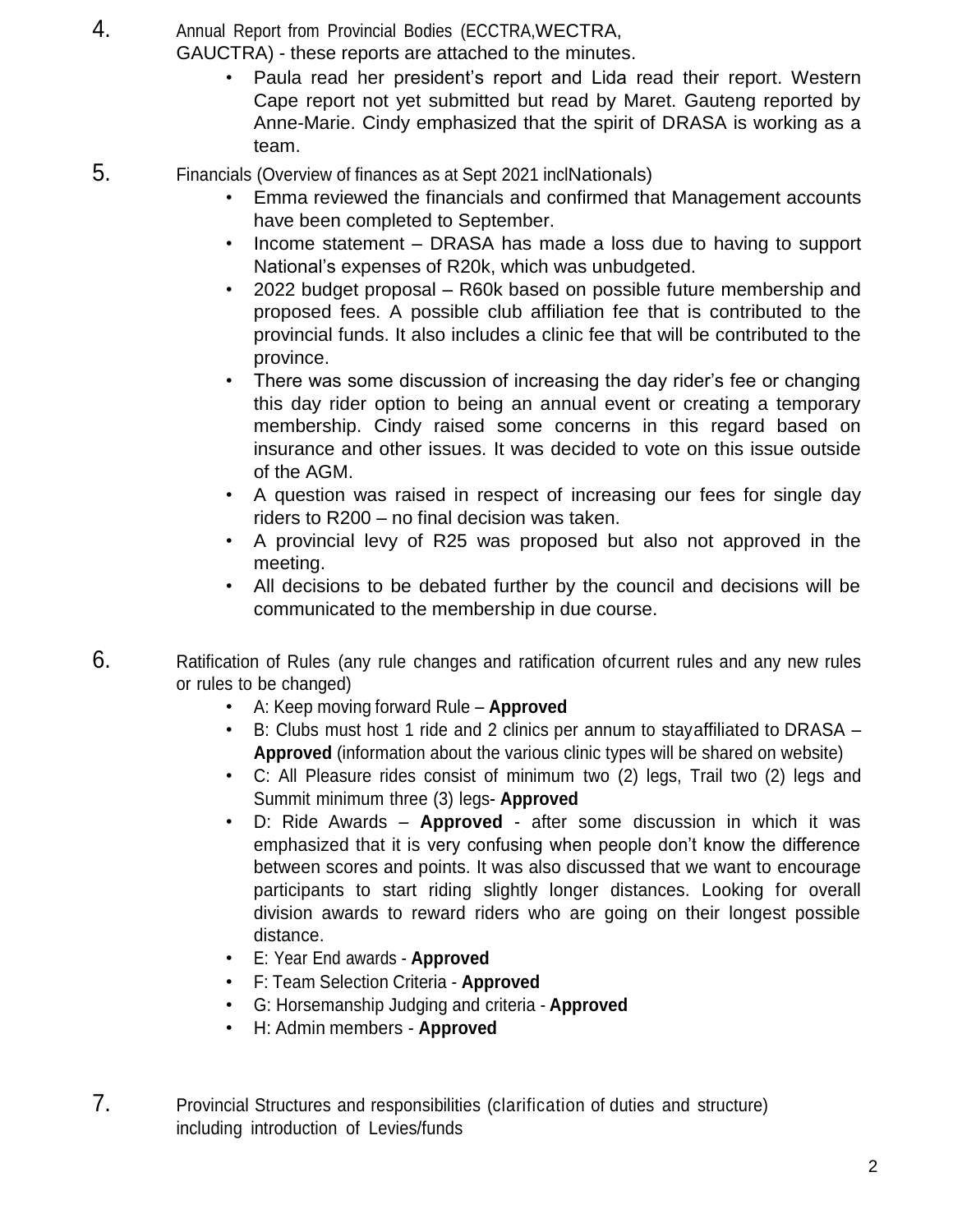- This was discussed during the budget debate in terms of provincial levies and fees.
- Clarification of duties and structure were not fully discussed.
- 8. Calendar Dates (including Nationals 2022)
	- Calendar dates needed for rest of year by end of next week
- 9. Fees for 2022. Dates to be finalized and announced
	- Must finalize fees before 1 November
	- R450 to renew (early bird 10% 1 November)
	- R650 new members (14 months riding if join by 1 November)
	- No final agreement was reached during the meeting and will be discussed and announced after the meeting. However, the principles were agreed.
- 10. Logbook's introduction
	- New logbooks don't print for every ride
	- Each member will get a logbook that is filled in at each ride and they will be designed to last for three years.
	- Cost of book separate and will be purchased apart from membership
- 11. Timekeepers/ Horsemanship Judges minimal standardized rates
	- Standardized minimum fee (unless separately negotiated) still to be confirmed with Council. Agreed.
- 12. Year End Awards share on council group then share on Facebook
	- The year-end awards were announced during the meeting and Petronell will share the certificates etc. with the Council on the WhatsApp group and then Cindy will announce formally on the Drasa Facebook page. Well done to all the participants and winners.
- 13. Next AGM Date
	- The next AGM will be midyear next year but can only take place after the last Nationals competition.
- 14. Closing
	- Cindy thanked everyone for attending

Meeting end 4pm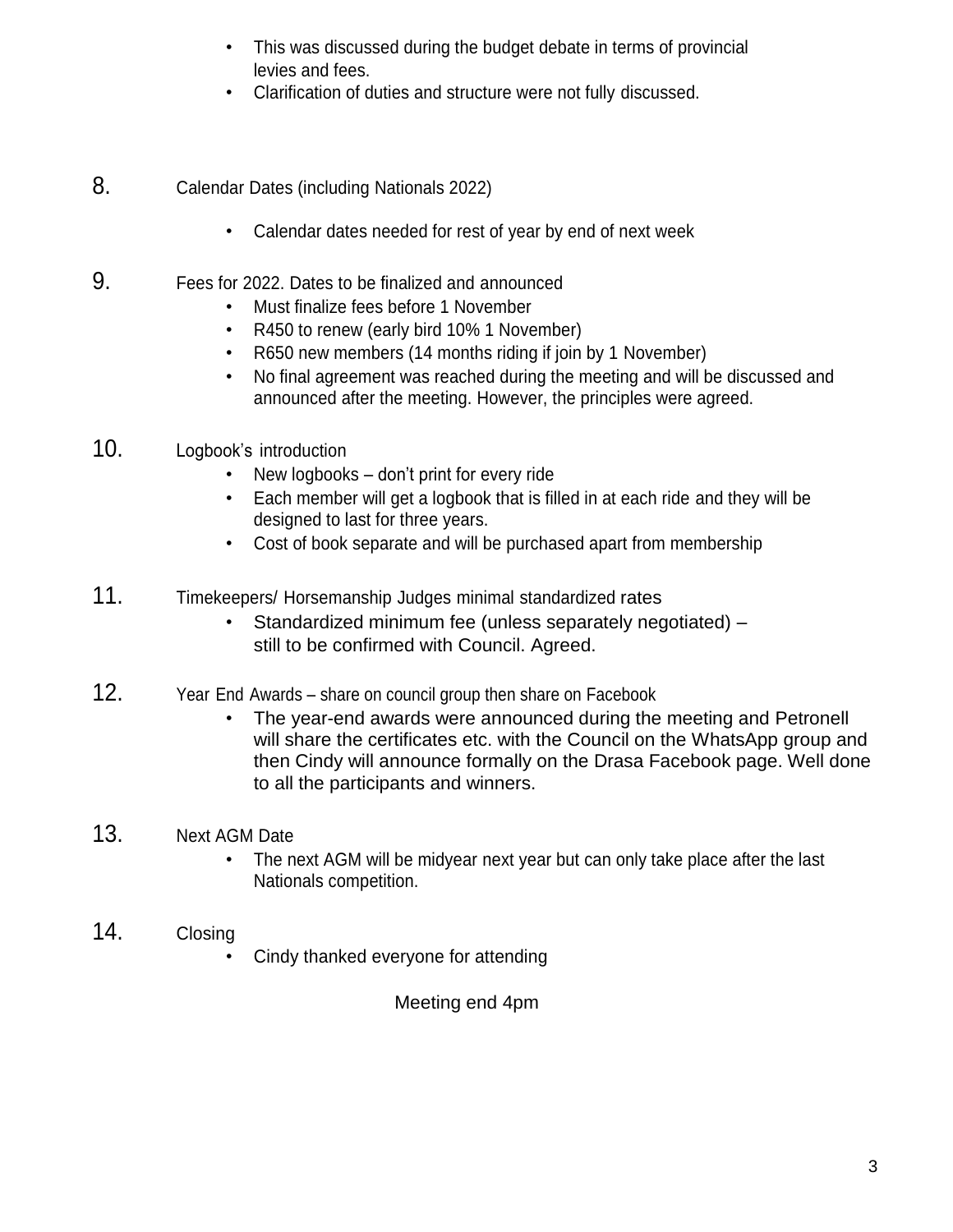### **Content from Agenda discussed during the meeting for ease of reference**

### **Rule Change Motivations (all changes highlighted in red and bold)**

### **A: Keep moving forward Rule**

14.8. No lack of forward motion will be allowed within 3km of the finish line. Aboard/marker will demarcate the 3km zone and any rider ceasing forward motion in that zone will be disqualified.

**14.9 Horse AND rider must keep moving forward at <sup>a</sup> normal walking pace (between 4 -6 km/h) when approaching the finish line. (Rider is not allowedto move so slowly the horse and rider are nearly stationary, or weave or do serpentines to the finish line to make up time).**

**14.9.1 A time penalty of 5 min will be added for every meter the** rider and horse **are not moving forward at a normal walking pace.**

### **14.9.2 If an unplanned dismount takes place within the 3km zone, the rider must be allowed to mount his/her horse.**

Some riders when coming in too fast for nominated speed are walking in so slow they are almost stationary. The last few kilometers are not the place to correct your speed or time. One must nominate a speed that is achievable and gives you a comfortable and safe ride for your horse's fitness and gait.

#### **B: Clubs must host 1 ride and 2 clinics per annum to stayaffiliated to DRASA.**

3.4. **Clubs:** Any club can affiliate to DRASA to offer CTR as a sport within a Club. Criteria for affiliation will be set as: hosting one (1) event per annum, **two (2) clinics per annum**, having 2 judges trained by DRASA, nominating one member to stand on the club Exco who is affiliated to DRASA and acts as the DRASA representative and will thus represent the Club on the DRASA Provincial Council. The Club Affiliation documents with all attachments will have to be completed and submitted to the Provincial Council for approval. Clubs will have to apply for renewal each year.

Clinics are essential to draw new riders into CTR and the Club membership. They are marketing tools in a non competiive atmosphere for non affiliated and interested members. They are good fund raisers for the club. They can be educational events for existing members. Theyare cheap to host and easy to organise.

### **C: All Pleasure rides consist of minimum two (2) legs, Trail two (2)legs and Summit minimum three (3) legs**

**7.3.10. All Pleasure Rides will be held over minimum two (2) legs**

**7.3.9. All Trail Rides will be held over minimum two (2) legs**

**7.3.9. All Summit Rides will be held over minimum three (3) legs**

Clarification of wording

### **D: Ride Awards**

### **17.1. Ride Awards**

Top Vet **Points** per Division for Junior and Open RidersTopTime **Points** per Division for Junior and Open rider

Top Horsemanship **Points** per Division for Junior and Open Rider

Top Overall **Points** per Division for Junior and Open Rider

Ride Management may also award top scores (out of 300) or Top Vet (out of 100), Time (out of **100) and Horsemanship (out of 100) Scores per Distance attheir discretion. These do not count towards Annual awards or Qualificationsand are not official awards**

Winning Team based on overall **Points (best 3 Points of 4-man team)**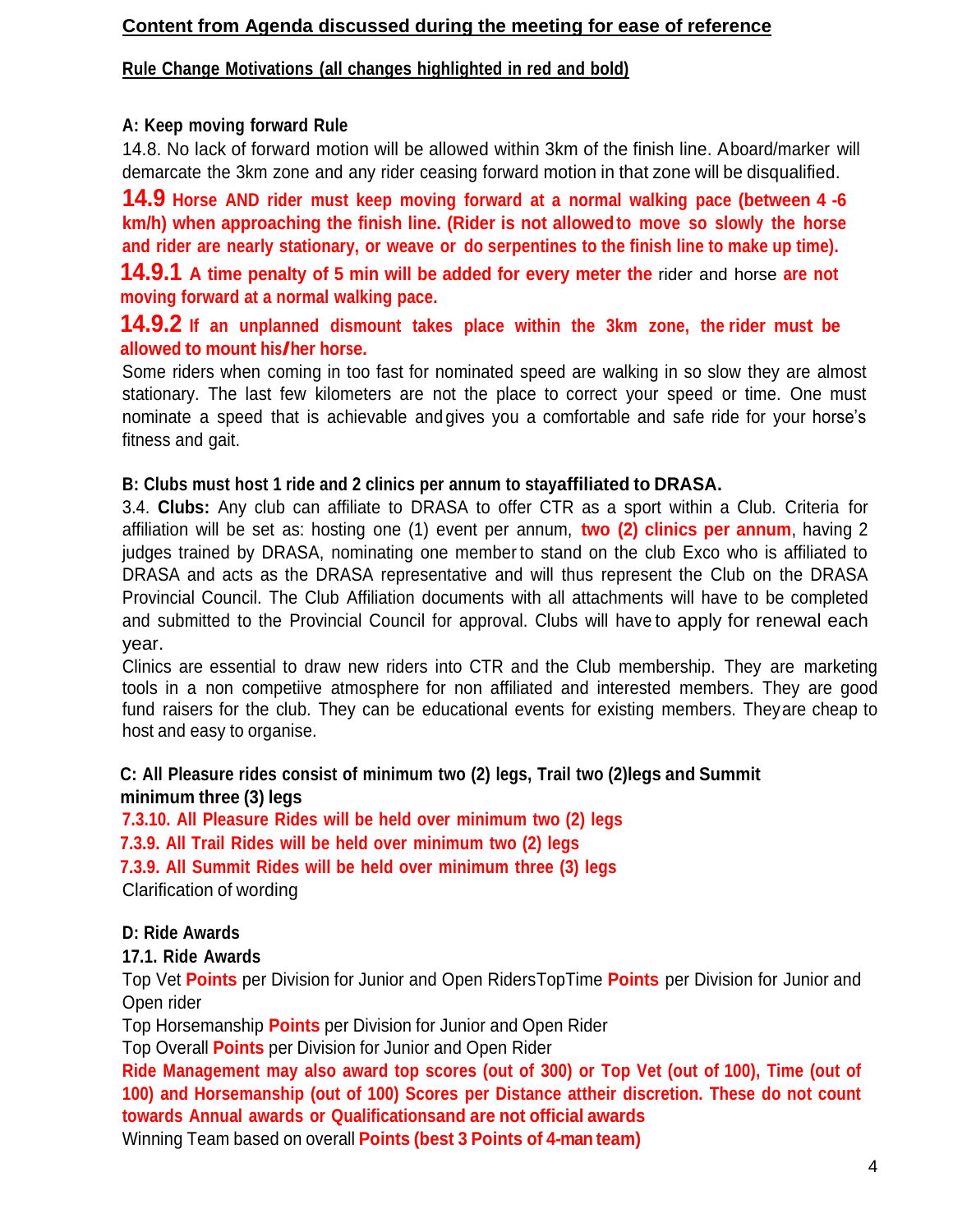Reason for changing awards based on scores to points:

Scores are the marks out of 100 for Horsemanship, time, and Vet. They are purely based on the marks achieved and take no consideration of distance ridden. It is unfair to combinations who ride the longer distances WITHIN the division (example 20kms against 10kms in Pleasure Division). It is considerably more difficult achieve higher points when riding the longer distances – the horses must be fitter and more strategically ridden to achieve good vet scores, the speed nominated is more difficult to achieve with a longer distance with more water points and usually more difficult terrain and a rider finds it more taxing to ride well and handle the trail when looking at horsemanship scores over longer distances**.** We need to reward the Horse/Rider combination who is competing at the highest level of their Division.

# 8.5. **Scoring Rules**

8.5.1. 1) **Horsemanship:** Max score = 100 HSP (HSP = Horsemanship ScorePercentage) The Score sheet is as below:

Pre-ride HS total scoring out of 30(Tack and equipment10, mount/dismount 5, Aids/Seat 10 and Grooming/lesions 5, Trail Equitation total scoring out of 10 (5 for each leg) Stabling/Containment total score out of 5.

Final in Hand inspection total score 5

If the rider is awarded 18 and 8 and 8 and 4 and 4 and 4 then therider has s total of 46 out of 60

Calculation: 
$$
((18+8+8+4+4+4)/(30+5+10+5+5+5))
$$

$$
x 100 = 77
$$
 HSP

**To convert that to the HMS Points the conversion is as follows: Distance ridden (example 40kms) x (77/100) = 30.8 HMSP**

8.5.2.**Vet Max Score** =100 VSP (VS = Veterinary Score Percentage)Vet Judge at Pre ride and at each leg

The Vet score for each leg is out of 10 each

The scores are added up for pre ride vetting and each leg. If the rider is awarded 9,7, and 5 then the rider has a total of 21 out of 30

Calculation: ((9+7+5) / (10+10+10)) x 100 = 7**0 VSP**

**To convert that to the Vet Points the conversion is as follows: Distance ridden (example 40kms) x (70/100) = 28.0 VP**

8.5.3.**Time Score** = 100 TSP (TSP= Time Score Percentage) Time points accumulated on each leg. Example: Rider chooses 15 km/hr and rides 14.5km/hr and 16km/hrrespectively on each leg. Error 1st leg is 0.5km/hr and error on 2nd leg is 1.0km/hr. The total error would be 0.5 + 1.0 = 1.5. We then take what % is 1.5 of 15 away from the 100  $TSP = 90$ TSPCalculation:  $15 - 14.5 = 0.5$  16 -  $15 = 1.0$ Total error=  $0.5 + 1.0 = 1.5$ 1.5 of 15km/hr =  $(1.5/15) \times 100 = 10\%$ 

Total error = (100 -10) = **90 TSP**

**To convert that to the Time Points the conversion is as follows: Distance ridden (example 40kms) x (90/100) = 36.0 TP**

**E: Year End Awards 17.2. Year End Awards**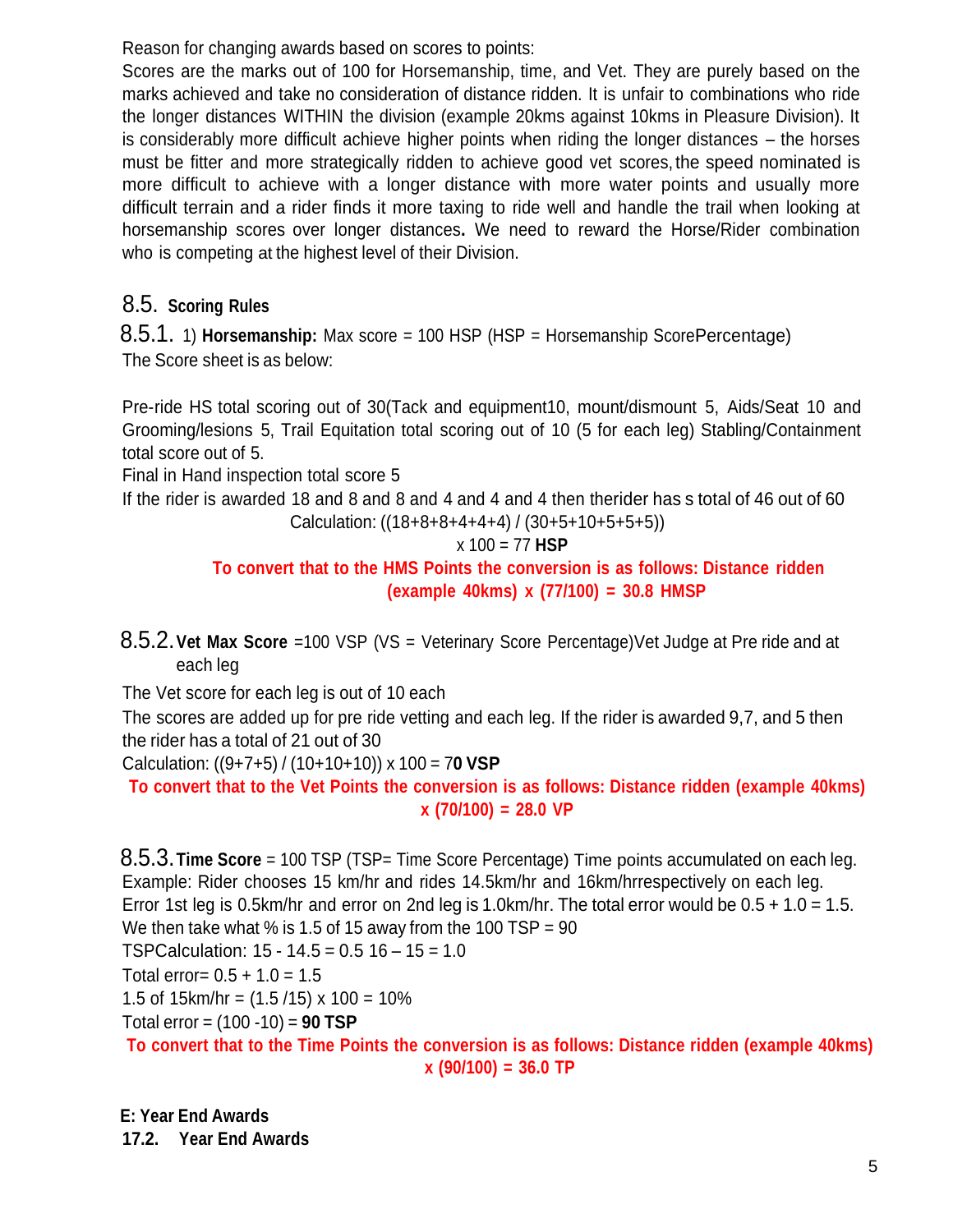**The DRASA Competitive year concludes with the National Championshipsover 3 days.**

Winner of Vet **Points** per Division for Junior and Open Riders **for thecompetitive year**

Winner of Time **Points** per Divisions for Junior and Open rider **for thecompetitive year**

Winner of Horsemanship **Points** per Division for junior and Open Rider **for thecompetitive year**

Winner of Overall **Points** per Division for Junior and Open Rider **for thecompetitive year**

**Awards are calculated by using the 4 days best Points for the competitive year: 1 multiday and 2 single day rides.** *A rider can therefore only come into contention for a year-end award if they have met the criteria of having ridden3 complete events of which 1 is a multi-day.*

Clarification of wording as well as the previous explained reason for awarding awards based on Points and not Scores.

### **F: Team Selection Criteria**

17.3. National Championships

The National Championships may be **held around mid-year based on** National Council decision. Provincial Teams of minimum 3 horse/rider combinations will be chosen before Nationals of the year based on the Selection Criteria as set down in the PROVINCIAL DISCIPLINE COLOUR SELECTION CRITERIA.

**To qualify for participation in the National Championships:**

**Horse and Rider combination must successfully complete a minimum of 3 rides (one of which must be <sup>a</sup> multi-day Ride) in the Division/Age Group they wish to enter at the Championships in the competitive year ending 1 month before the Nationals. The Rider and Horse combination must complete 2 single day rides and a 2-day multiday ride where 1 day is at the highest division distance and one day may be at a lesser distance.**

**Example: To qualify to enter any Trail Division rides at Nationals: the combination must have successfully completed 2 Trail single day ride plus 1**

multi day ride where one day must be in the Trail Division and the other daycould be in another **division.**

Clarification of wording to enable better understanding

## **G: Horsemanship Judging and criteria**

**8.3.3. All horsemanship judging criteria and scoring is the responsibility of the Judges Panel and all changes to such must go through the Panel and to Council for agreement.**

**8.3.4. All queries/complaints regarding scoring will be addressed by the rider to the Senior Judge on the day of the event. The judges present at the ride will convene a discussion and a majority ruling will be obtained that day. If the rider is still not satisfied any further complaint will be only entertained via the formal complaints process to be taken to the Chief Horsemanship Judge to be further discussed and agreed on by the Judges Panel and** DRASA **Council** 

## **H: Admin members**

3.5. The Ride Manager and Horsemanship Judges and Officials who do not ride will be given free membership of DRASA for a period of one year as they will beresponsible for organizing, judging and running the club DRASA membership, representing the club on the DRASA provincial Council and the Club DRASA ride. Affiliation is done as an Admin member on the DRASA website**. These**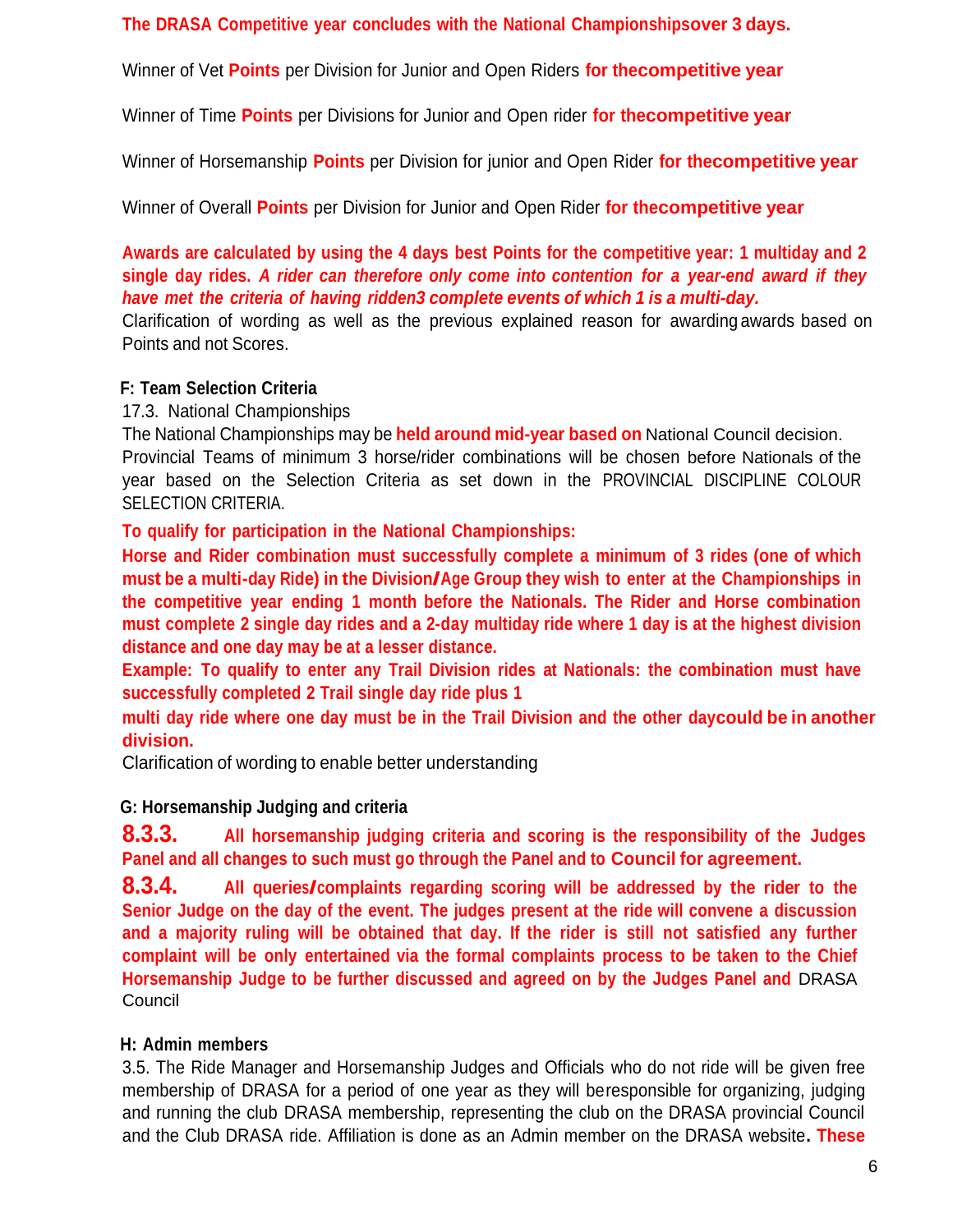**officials must also be activated as a member of an affiliated DRASA Club and will be prohibited from officiating at rides, clinic or meetings if not an active Admin member. Club membership fees and structure are determined by the Club Councils**

## **7. Provincial Structures and responsibilities**

Provincial Councils are composed of the Clubs present in that province and have control of the following:

Provincial Associations must Sanction all Events Clubs wish to put on in their province and then forward the sanctioning agreement to DRASA head office for loading.

Provincial Associations must collate all votes and nominations and queries from the Clubs and Participant members to the National Council when so required

Provincial Associations approve Club affiliations and forward to the Council for approval

To assist Provincial associations in financing their duties, including buying equipment and hosting Nationals and Provincial Championships we wish to include a Provincial Riders Levy of R50 on each and every entry fee for Riders entering events in the province. This fee will be part of the Ride Entry Fee and will be paid into the DRASA national bank account with the entry fees. DRASA will invoice the Provincial Council with the amount of Entries x R50 and these monies will be held for the Provincial Council. Control and accounting of these funds will be within the ambit of the DRASA President and Treasurer with regular balance sheets provided. The Provincial Councilwill invoice DRASA when they wish to draw this money for any reason. Such withdrawals will be approved by the Provincial President and Treasurer with an attached motivation for the use of this money.

## **8. Calendar Dates (including Nationals 2022)**

We propose that an annual calendar of events and clinics be finalised before end of October each year and be submitted to DRASA National tobe published on the website. This must be finalised and approved by the Provincial Council and submitted with proposed dates of rides and clinicsfor the DRASA competitive season (from after Nationals up to and including Nationals). All venues and Divisions and other details of these events can be finalised on the ride sanctioning document submitted by Provincial Council to DRASA as within 30 days of the event. This is to ensure that Riders can plan their season in advance.

## **9. Fees for <sup>2022</sup>**

Member affiliation fees will be finalized at an SGM to be held in November and announced on the website and fb group by the End ofNovember to enable members to affiliate before the first ride of theseason.

## **10.Logbooks introduction**

Logbooks will be introduced for each affiliated full member fromthe next season. Clinic Riders and Single Event Riders will be given single page vet cards and Horsemanship scoring cards for their events. Riders will buy their Logbooks for a set amount at Affiliation and they should be sufficient for minimum of 20 Rides. The logbooks will contain the standardised Horsemanship and

Vetting Cards per day of each event plus a page for Time scores. These details of Ride, event, distance and horse name will be completed by the Rider and handed in at regsitration of each ride. The logbooks will be checked and returned to the rider and they will be kept by the Rider and presented to the vet at the Pre Ride Vet check and all subsequent vet checks and to the judges at the Pre Ride horsemanship tests and Final Horsemanship Check.

Judges will keep the Logbooks after the Final Horsemanship check and complete the Trail and Containment scores and submit to theTimekeeper for input into the Scoring system and checking.